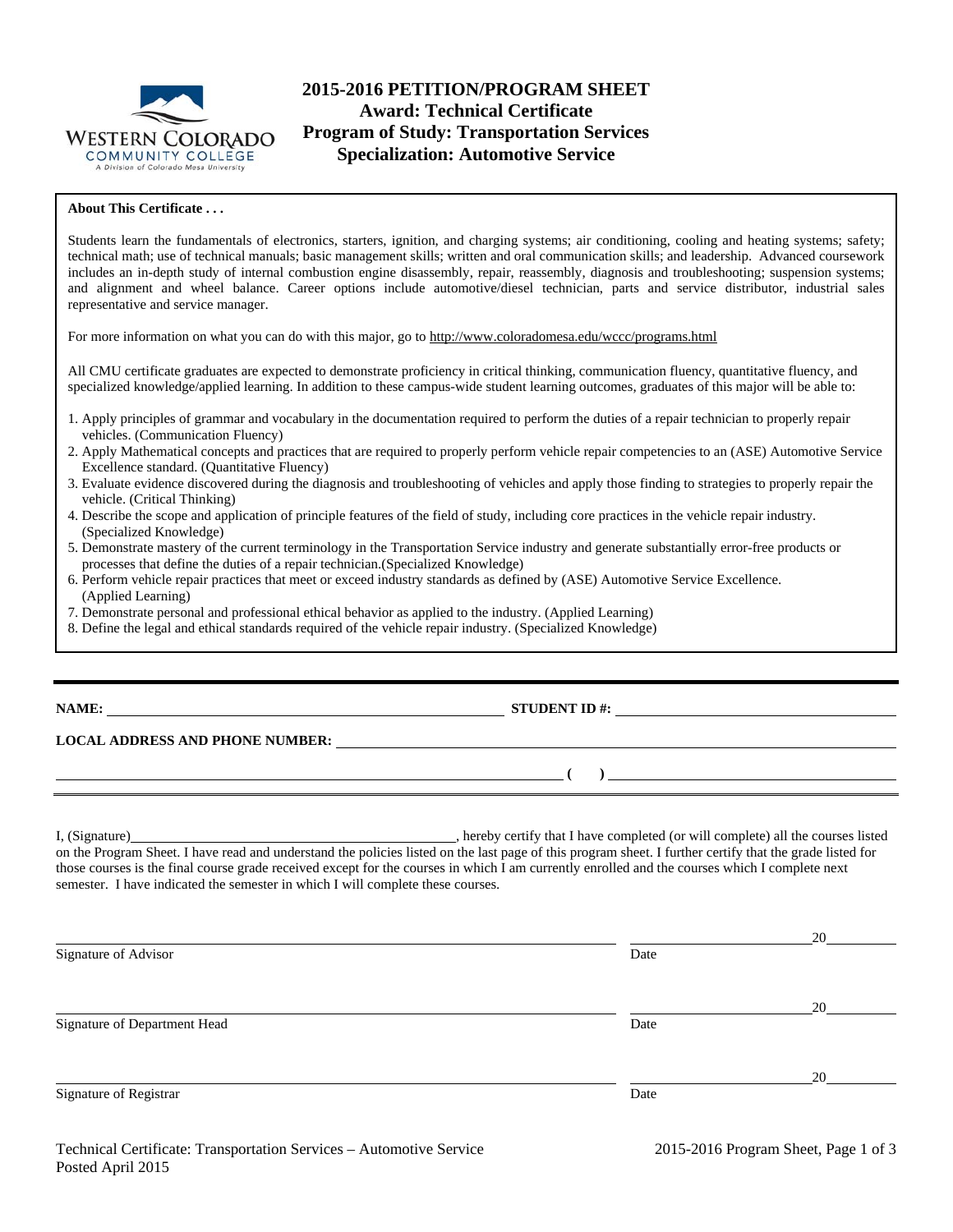### **Students should work closely with a faculty advisor when selecting and scheduling courses prior to registration.**

### **DEGREE REQUIREMENTS:**

- <sup>2</sup> 2.00 cumulative GPA or higher in all CMU coursework
- Pre-collegiate courses (usually numbered below 100) cannot be used for graduation.
- "C" or better in each course which comprises the area of emphasis or specialization.
- A student must follow the CMU graduation requirements either from 1) the program sheet for the major in effect at the time the student officially declares a major; or 2) a program sheet for the major approved for a year subsequent to the year during which the student officially declares the major and is approved for the student by the department head. Because a program may have requirements specific to the degree, the student should check with the faculty advisor for additional criteria. It is the student's responsibility to be aware of, and follow, all requirements for the degree being pursued. Any exceptions or substitutions must be approved by the student's faculty advisor and Department Head.
- Additional Expenses Students entering the program may be required to purchase or have hand tools and appropriate clothing and safety gear with a total cost of approximately \$2,500.00 This does not include cost of required textbooks. These costs may vary with student need and brand or quality of tools or equipment purchased. All safety glasses must meet the minimum industry safety standard of Z-87 with side shields.
- Please see faculty advisor for approved electives.
- See the "Undergraduate Graduation Requirements" in the Colorado Mesa University catalog for additional graduation information

|                                                                             | <b>Technical Certificate: Transportation Services - Automotive</b> |   |  |                         |                 |                                                                          |                         |  |
|-----------------------------------------------------------------------------|--------------------------------------------------------------------|---|--|-------------------------|-----------------|--------------------------------------------------------------------------|-------------------------|--|
| <b>Service</b> (36 Semester Hours)                                          |                                                                    |   |  | Course No Title         |                 |                                                                          | Sem.hrs Grade Term/Trns |  |
| See the current catalog for a list of courses that fulfill the requirements |                                                                    |   |  |                         |                 |                                                                          |                         |  |
| below.                                                                      |                                                                    |   |  |                         | <b>MATH 107</b> | Career Mathematics                                                       |                         |  |
|                                                                             |                                                                    |   |  |                         | <b>TSTG 120</b> | <b>Industry Safety Practices</b>                                         | 3                       |  |
| Course No Title                                                             |                                                                    |   |  | Sem.hrs Grade Term/Trns | <b>TSTG 150</b> | <b>Fluid Power</b>                                                       |                         |  |
|                                                                             |                                                                    |   |  |                         |                 |                                                                          |                         |  |
| <b>TSTC</b> 100                                                             | Intro to Transportation Services 1                                 |   |  |                         |                 |                                                                          |                         |  |
| <b>TSTC</b> 101                                                             | Vehicle Service & Inspection 2                                     |   |  |                         |                 | Restricted Electives, Choose 13 semester hours from list below. (Please) |                         |  |
| <b>TSTC</b> 110                                                             | <b>Engine Fundamentals</b>                                         |   |  |                         |                 | see advisor when selecting electives)                                    |                         |  |
| <b>TSTC 130</b>                                                             | Electrical Fundamentals                                            |   |  |                         |                 |                                                                          |                         |  |
| <b>TSTC 140</b>                                                             | Drive Train Fundamentals                                           |   |  |                         |                 |                                                                          |                         |  |
| <b>TSTC</b> 160                                                             | Electronic Control Systems                                         | 2 |  |                         |                 |                                                                          |                         |  |
| <b>TSTC 170</b>                                                             | Chassis Fundamentals                                               |   |  |                         |                 |                                                                          |                         |  |
| <b>TSTC</b> 171                                                             | <b>Brake System Fundamentals</b>                                   |   |  |                         |                 |                                                                          |                         |  |
| <b>TSTC 180</b>                                                             | <b>Fuel System Fundamentals</b>                                    |   |  |                         |                 |                                                                          |                         |  |
| <b>TSTC 190</b>                                                             | Climate Control Fundamentals 1                                     |   |  |                         |                 |                                                                          |                         |  |
|                                                                             |                                                                    |   |  |                         |                 |                                                                          |                         |  |
|                                                                             |                                                                    |   |  |                         |                 |                                                                          |                         |  |

#### **Choose** 13**semester hours from:**

TSTA 245 Manual Drive Train (4) TSTG 135 Electrical Component Repair (2) TSTA 247 Automatic Drive Train Service (4) TSTG 140 Job Shop (4) TSTA 265 Engine Control Services (2) TSTG 170 Practical Application (4) TSTA 267 Body and Chassis Controls (2) TSTG 175 Hydraulic Brake Service (2) WELD 151 Introduction To Welding (3)

TSTA 275 Alignment and Suspension Service (3) TSTG 195 Climate Control Service (2) TSTA 287 Engine Performance and Emissions (2) TSTG 220 Industry Employment Practices (3) TSTA 289 Alternative Fueled Vehicles (2) TSTG 240 Advanced Job Shop (4) TSTG 115 Gas Engine Reconditioning (4) TSTG 270 Advanced Practical Applications (4)